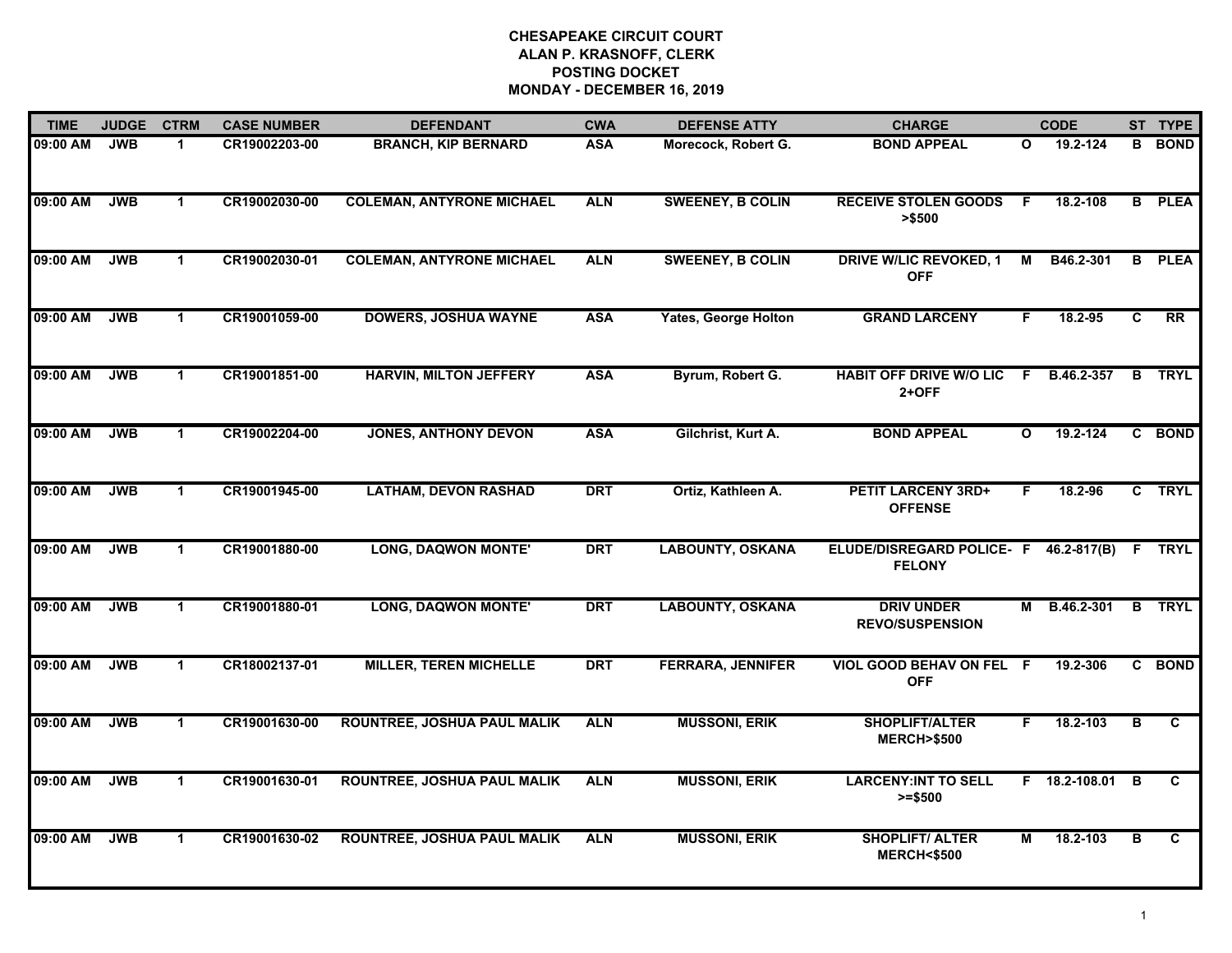| <b>TIME</b> | <b>JUDGE</b> | <b>CTRM</b>             | <b>CASE NUMBER</b> | <b>DEFENDANT</b>                   | <b>CWA</b> | <b>DEFENSE ATTY</b>  | <b>CHARGE</b>                                      |    | <b>CODE</b> |                | ST TYPE       |
|-------------|--------------|-------------------------|--------------------|------------------------------------|------------|----------------------|----------------------------------------------------|----|-------------|----------------|---------------|
| 09:00 AM    | <b>JWB</b>   | $\blacktriangleleft$    | CR19001630-03      | <b>ROUNTREE, JOSHUA PAUL MALIK</b> | <b>ALN</b> | <b>MUSSONI, ERIK</b> | <b>SHOPLIFT/ ALTER</b><br><b>MERCH&lt;\$500</b>    | М  | 18.2-103    | B              | C             |
| 09:00 AM    | <b>JWB</b>   | $\mathbf{1}$            | CR19001630-04      | <b>ROUNTREE, JOSHUA PAUL MALIK</b> | <b>ALN</b> | <b>MUSSONI, ERIK</b> | <b>SHOPLIFT/ ALTER</b><br><b>MERCH&lt;\$500</b>    | М  | 18.2-103    | $\overline{B}$ | C             |
| 09:00 AM    | <b>JWB</b>   | $\mathbf 1$             | CR19001630-05      | ROUNTREE, JOSHUA PAUL MALIK        | <b>ALN</b> | <b>MUSSONI, ERIK</b> | <b>SHOPLIFT/ALTER</b><br><b>MERCH&lt;\$500</b>     | М  | 18.2-103    | B              | C             |
| 09:00 AM    | <b>JWB</b>   | $\blacktriangleleft$    | CR19001630-06      | <b>ROUNTREE, JOSHUA PAUL MALIK</b> | <b>ALN</b> | <b>MUSSONI, ERIK</b> | <b>OBTAIN MONEY FALSE</b><br><b>PRET &lt;\$500</b> | М  | 18.2-178    | в              | C             |
| 09:00 AM    | <b>JWB</b>   | $\mathbf{1}$            | CR19001630-07      | <b>ROUNTREE, JOSHUA PAUL MALIK</b> | <b>ALN</b> | <b>MUSSONI, ERIK</b> | <b>SHOPLIFT/ ALTER</b><br><b>MERCH&lt;\$500</b>    | М  | 18.2-103    | в              | C             |
| 09:00 AM    | <b>JWB</b>   | $\mathbf 1$             | CR19001630-08      | <b>ROUNTREE, JOSHUA PAUL MALIK</b> | <b>ALN</b> | <b>MUSSONI, ERIK</b> | <b>OBTAIN MONEY FALSE</b><br><b>PRET &lt;\$500</b> | М  | 18.2-178    | в              | C             |
| 09:00 AM    | <b>JWB</b>   | $\blacktriangleleft$    | CR19001630-09      | <b>ROUNTREE, JOSHUA PAUL MALIK</b> | <b>ALN</b> | <b>MUSSONI, ERIK</b> | <b>OBTAIN MONEY FALSE</b><br><b>PRET &lt;\$500</b> | М  | 18.2-178    | B              | C             |
| 09:00 AM    | <b>JWB</b>   | $\mathbf 1$             | CR19001947-00      | <b>STOUT, JOSEPH ANDREW</b>        | <b>DRT</b> | Ortiz, Kathleen A.   | <b>PETIT LARCENY 3RD+</b><br><b>OFFENSE</b>        | F  | 18.2-96     |                | C TRYL        |
| 09:00 AM    | SJT          | 4                       | CR19001455-00      | <b>CHEELY, JOHN THOMAS</b>         | <b>MLK</b> | Gilchrist, Kurt A.   | <b>POSSESS HEROIN</b>                              | F. | 18.2-250    |                | <b>B</b> PLEA |
| 09:00 AM    | <b>SJT</b>   | 4                       | CR19001455-01      | <b>CHEELY, JOHN THOMAS</b>         | <b>MLK</b> | Gilchrist, Kurt A.   | <b>POSSESS GUN W/ HEROIN</b>                       | F. | 18.2-308.4  | B.             | <b>PLEA</b>   |
| 09:00 AM    | SJT          | 4                       | CR19001455-02      | <b>CHEELY, JOHN THOMAS</b>         | <b>MLK</b> | Gilchrist, Kurt A.   | <b>POSSESS PARAPHENELIA</b>                        | M  | 54.1-3466   |                | <b>B</b> PLEA |
| 09:00 AM    | ST           | $\overline{\mathbf{4}}$ | CR19001455-03      | <b>CHEELY, JOHN THOMAS</b>         | <b>MLK</b> | Gilchrist, Kurt A.   | <b>POSSESS HEROIN</b>                              | F. | 18.2-250    |                | <b>B</b> PLEA |
| 09:00 AM    | ST           | $\overline{\mathbf{4}}$ | CR19001455-04      | <b>CHEELY, JOHN THOMAS</b>         | <b>MLK</b> | Gilchrist, Kurt A.   | <b>POSSESS COCAINE</b>                             | F. | 18.2-250    |                | <b>B</b> PLEA |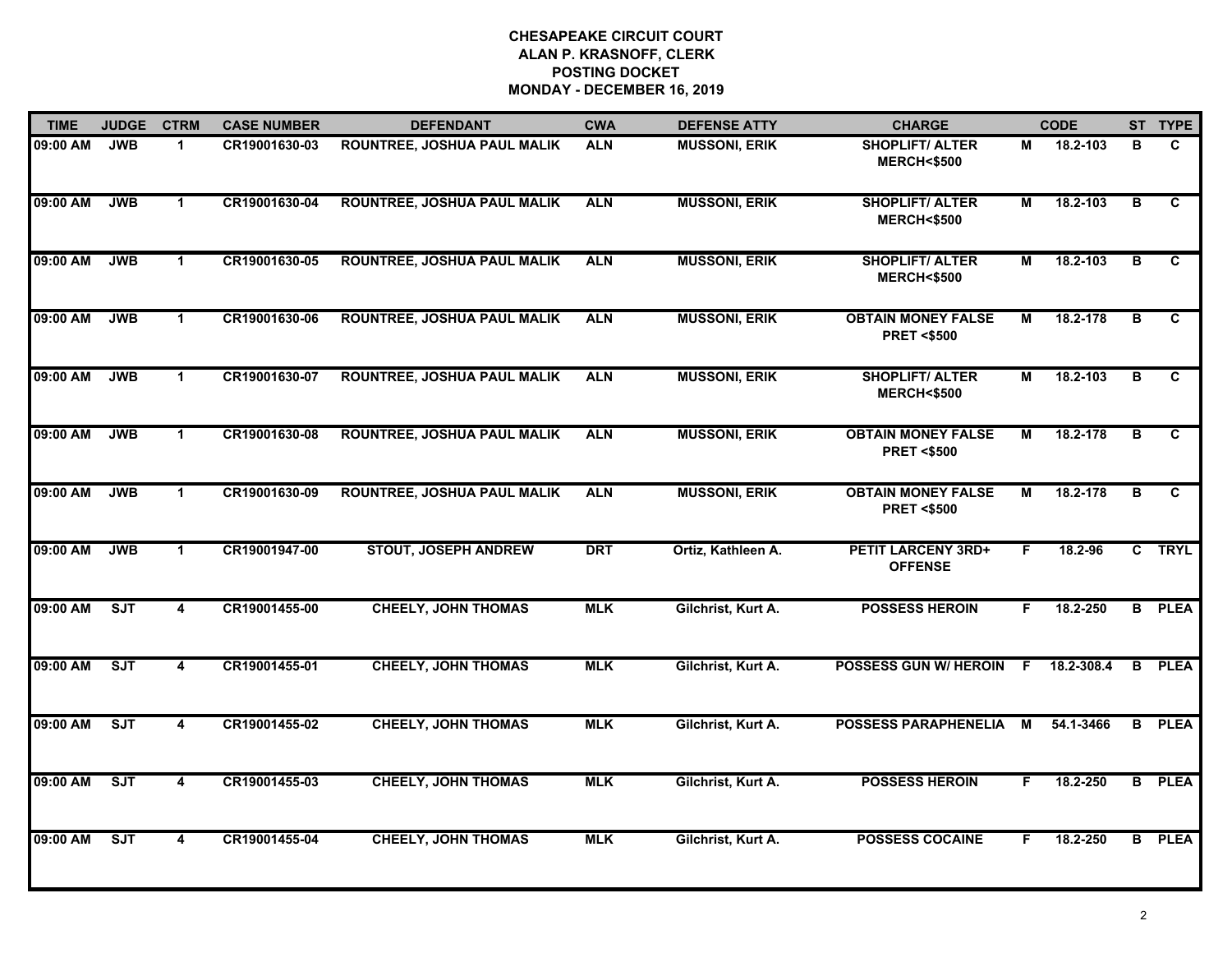| <b>TIME</b> | <b>JUDGE</b> | <b>CTRM</b>             | <b>CASE NUMBER</b> | <b>DEFENDANT</b>                | <b>CWA</b> | <b>DEFENSE ATTY</b>         | <b>CHARGE</b>                                  | <b>CODE</b> |                |   | ST TYPE       |
|-------------|--------------|-------------------------|--------------------|---------------------------------|------------|-----------------------------|------------------------------------------------|-------------|----------------|---|---------------|
| 09:00 AM    | <b>SJT</b>   | 4                       | CR19001455-05      | <b>CHEELY, JOHN THOMAS</b>      | <b>MLK</b> | Gilchrist, Kurt A.          | <b>POSSESS PARAPHENELIA</b>                    | M           | 54.1-3466      | B | <b>PLEA</b>   |
| 09:00 AM    | SJT          | $\overline{4}$          | CR19001012-00      | <b>GLASPER, BARRON MARKELL</b>  | <b>SNO</b> | <b>NICHOLAS, LESLEE</b>     | <b>IDENTY THFT: FINANC LOSS F</b><br>> \$200   |             | 18.2-186.3     | B | <b>TRYL</b>   |
| 09:00 AM    | ST           | $\overline{\mathbf{4}}$ | CR19001012-01      | <b>GLASPER, BARRON MARKELL</b>  | <b>SNO</b> | NICHOLAS, LESLEE            | <b>COMP FRAUD:</b><br>LARC/EMBEZZ >=\$200      | F.          | 18.2-152.3     |   | <b>B</b> TRYL |
| 09:00 AM    | SJT          | 4                       | CR19001012-02      | <b>GLASPER, BARRON MARKELL</b>  | <b>SNO</b> | <b>NICHOLAS, LESLEE</b>     | <b>COMP FRAUD:</b><br>LARC/EMBEZZ >=\$200      |             | $F$ 18.2-152.3 |   | <b>B</b> TRYL |
| 09:00 AM    | SJT          | 4                       | CR19001012-03      | <b>GLASPER, BARRON MARKELL</b>  | <b>SNO</b> | <b>NICHOLAS, LESLEE</b>     | <b>CREDIT CARD THEFT</b>                       | F.          | 18.2-192       |   | <b>B</b> TRYL |
| 09:00 AM    | ST           | 4                       | CR19001012-04      | <b>GLASPER, BARRON MARKELL</b>  | <b>SNO</b> | <b>NICHOLAS, LESLEE</b>     | <b>CREDIT CARD FRAUD: &gt;\$200 F</b><br>6M    |             | 18.2-195       |   | <b>B</b> TRYL |
| 09:00 AM    | ST           | $\overline{\mathbf{4}}$ | CR19001012-05      | <b>GLASPER, BARRON MARKELL</b>  | <b>SNO</b> | <b>NICHOLAS, LESLEE</b>     | <b>CREDIT CARD FRAUD: &gt;\$200 F</b><br>6M    |             | 18.2-195       | B | <b>TRYL</b>   |
| 09:00 AM    | ST           | $\overline{\mathbf{4}}$ | CR19001012-06      | <b>GLASPER, BARRON MARKELL</b>  | <b>SNO</b> | <b>NICHOLAS, LESLEE</b>     | <b>CREDIT CARD THEFT</b>                       | F.          | 18.2-192       |   | <b>B</b> TRYL |
| 09:00 AM    | SJT          | 4                       | CR19002180-00      | <b>GREEN, DARRYL LAMONT; JR</b> | <b>AHM</b> | Sacks, Andrew M.            | <b>BOND APPEAL</b>                             | O           | 19.2-124       |   | C BOND        |
| 09:00 AM    | ST           | 4                       | CR19001396-00      | <b>HOOKER, SHAWN CARLTON</b>    | <b>MLK</b> | Gilchrist, Kurt A.          | <b>POSSESS</b><br><b>METHAMPHETAMINE</b>       | F.          | 18.2-250       |   | C TRYL        |
| 09:00 AM    | SJT          | 4                       | CR19002029-00      | <b>HOWARD, LANASIA MONIQUE</b>  | <b>MLK</b> | <b>Mason, Sharon Butler</b> | <b>SHOPLIFT/ALTER</b><br><b>MERCH&gt;\$500</b> | F.          | 18.2-103       |   | <b>B</b> PLEA |
| 09:00 AM    | ST           | $\overline{\mathbf{4}}$ | CR19001878-00      | <b>KNIGHT, JOHNNY DEMETRIUS</b> | <b>KJB</b> | <b>OXENHAM, CARA P</b>      | <b>PWID HEROIN</b>                             | F.          | 18.2-248       |   | <b>B</b> PLEA |
| 09:00 AM    | ST           | $\overline{\mathbf{4}}$ | CR19001878-01      | <b>KNIGHT, JOHNNY DEMETRIUS</b> | <b>KJB</b> | <b>OXENHAM, CARA P</b>      | <b>PWID COCAINE</b>                            | F.          | 18.2-248       |   | <b>B</b> PLEA |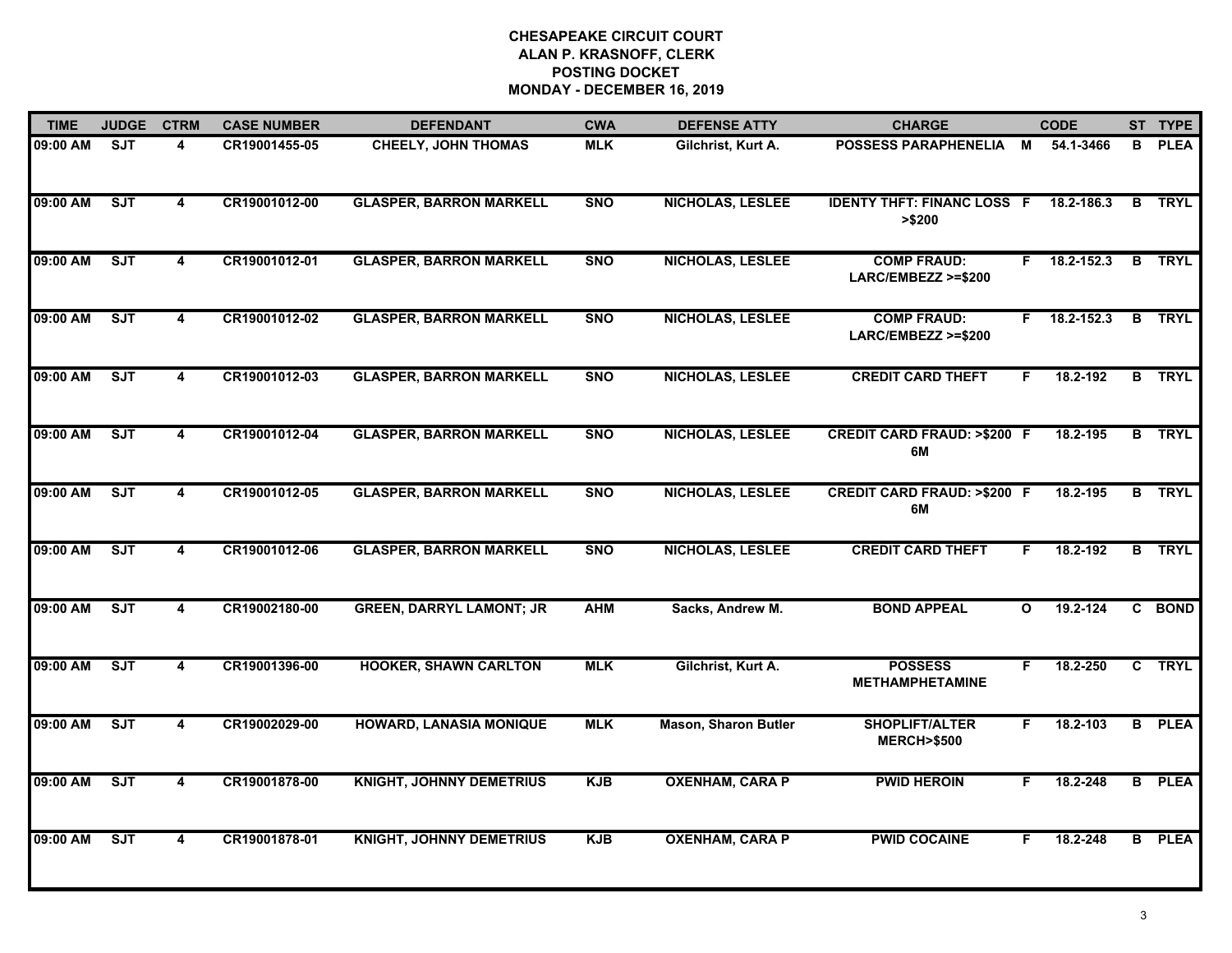| <b>TIME</b> | <b>JUDGE</b> | <b>CTRM</b>             | <b>CASE NUMBER</b> | <b>DEFENDANT</b>                  | <b>CWA</b> | <b>DEFENSE ATTY</b>                          | <b>CHARGE</b>                                 |              | <b>CODE</b>  |    | ST TYPE     |
|-------------|--------------|-------------------------|--------------------|-----------------------------------|------------|----------------------------------------------|-----------------------------------------------|--------------|--------------|----|-------------|
| 09:00 AM    | SJT          | 4                       | CR19001878-02      | <b>KNIGHT, JOHNNY DEMETRIUS</b>   | <b>KJB</b> | <b>OXENHAM, CARA P</b>                       | <b>PWID MARIJUANA</b>                         |              | F 18.2-248.1 | B  | <b>PLEA</b> |
| 09:00 AM    | ST           | $\overline{4}$          | CR19001878-03      | <b>KNIGHT, JOHNNY DEMETRIUS</b>   | <b>KJB</b> | <b>OXENHAM, CARA P</b>                       | <b>POSSESS OXYCODONE</b>                      | F.           | 18.2-250     | B  | <b>PLEA</b> |
| 09:00 AM    | ST           | $\overline{\mathbf{4}}$ | CR14000297-02      | <b>NIXON, LARRY CLIFFORD; III</b> | <b>SNO</b> | Reveley, H. K.; Jr.                          | VIOL GOOD BEHAV ON FEL F<br><b>OFF</b>        |              | 19.2-306     |    | C BOND      |
| 09:00 AM    | SJT          | 4                       | CR12001689-06      | <b>PERRY, CURTIS RISHARD</b>      | <b>KJB</b> | <b>PLOTT, STEPHEN B</b>                      | <b>PROB VIOL STATUTORY</b><br><b>BURGLARY</b> | F.           | 19.2-306     | C. | <b>REV</b>  |
| 09:00 AM    | <b>SJT</b>   | 4                       | CR19002198-00      | PUGH, ANTONIO MAURICE             | <b>MLK</b> | Jones, David L.                              | <b>BOND APPEAL</b>                            | $\mathbf{o}$ | 19.2-124     | C. | <b>BOND</b> |
| 09:00 AM    | ST           | 4                       | CR16001455-04      | <b>SMITH, BRANDON LEIGH</b>       | <b>SNO</b> | <b>SHANNON, KRISTEN M</b>                    | <b>VIOL PROBATION ON FEL</b><br><b>OFF</b>    | -F           | 19.2-306     | C  | <b>REV</b>  |
| 09:00 AM    | SJT          | $\overline{\mathbf{4}}$ | CR16001455-05      | <b>SMITH, BRANDON LEIGH</b>       | <b>SNO</b> | <b>SHANNON, KRISTEN M</b>                    | <b>VIOL PROBATION OF MISD M</b><br><b>OFF</b> |              | 19.2-306     | C  | <b>REV</b>  |
| 09:00 AM    | ST           | 4                       | CR16001455-06      | <b>SMITH, BRANDON LEIGH</b>       | <b>SNO</b> | <b>SHANNON, KRISTEN M</b>                    | <b>VIOL PROBATION ON FEL</b><br><b>OFF</b>    | F.           | 19.2-306     | C. | <b>REV</b>  |
| 09:00 AM    | SJT          | 4                       | CR04001449-02      | <b>SMITH, RONALD ALAN; JR</b>     | <b>SNO</b> | <b>OXENHAM, CARA P</b>                       | PROB VIOL SHOOT OCCPD F<br><b>DWELLING</b>    |              | 19.2-306     | C. | <b>REV</b>  |
| 09:00 AM    | <b>SJT</b>   | 4                       | CR16000933-02      | <b>SPRUILL, ANTHONY TERRELL</b>   | <b>KJB</b> | <b>ARRINGTON, DEBRACA</b><br><b>CHAVONNE</b> | <b>VIOL PROBATION ON FEL</b><br><b>OFF</b>    | F            | 19.2-306     |    | C BOND      |
| 09:00 AM    | ST           | 4                       | CR18001815-00      | <b>TAYLOR, DANIELLE MARIE</b>     | <b>AHM</b> | Black, Hugh E.; III                          | <b>POSSESS HEROIN</b>                         | F.           | 18.2-250     | C  | <b>DD</b>   |
| 09:00 AM    | ST           | $\overline{4}$          | CR19002013-00      | <b>VIERA, DOUGLAS ANTONIO</b>     | <b>SNO</b> | Hallauer, Scott F.                           | <b>INDECENT LIBERTIES</b><br>W/CHILD < 15     | F.           | 18.2-370     |    | C PLEA      |
| 09:00 AM    | ST           | $\overline{\mathbf{4}}$ | CR19002013-01      | <b>VIERA, DOUGLAS ANTONIO</b>     | <b>SNO</b> | Hallauer, Scott F.                           | <b>PROPSE SEX COMP &lt;15Y</b><br>OFFNDR 7+   | F.           | 18.2-374.3   |    | C PLEA      |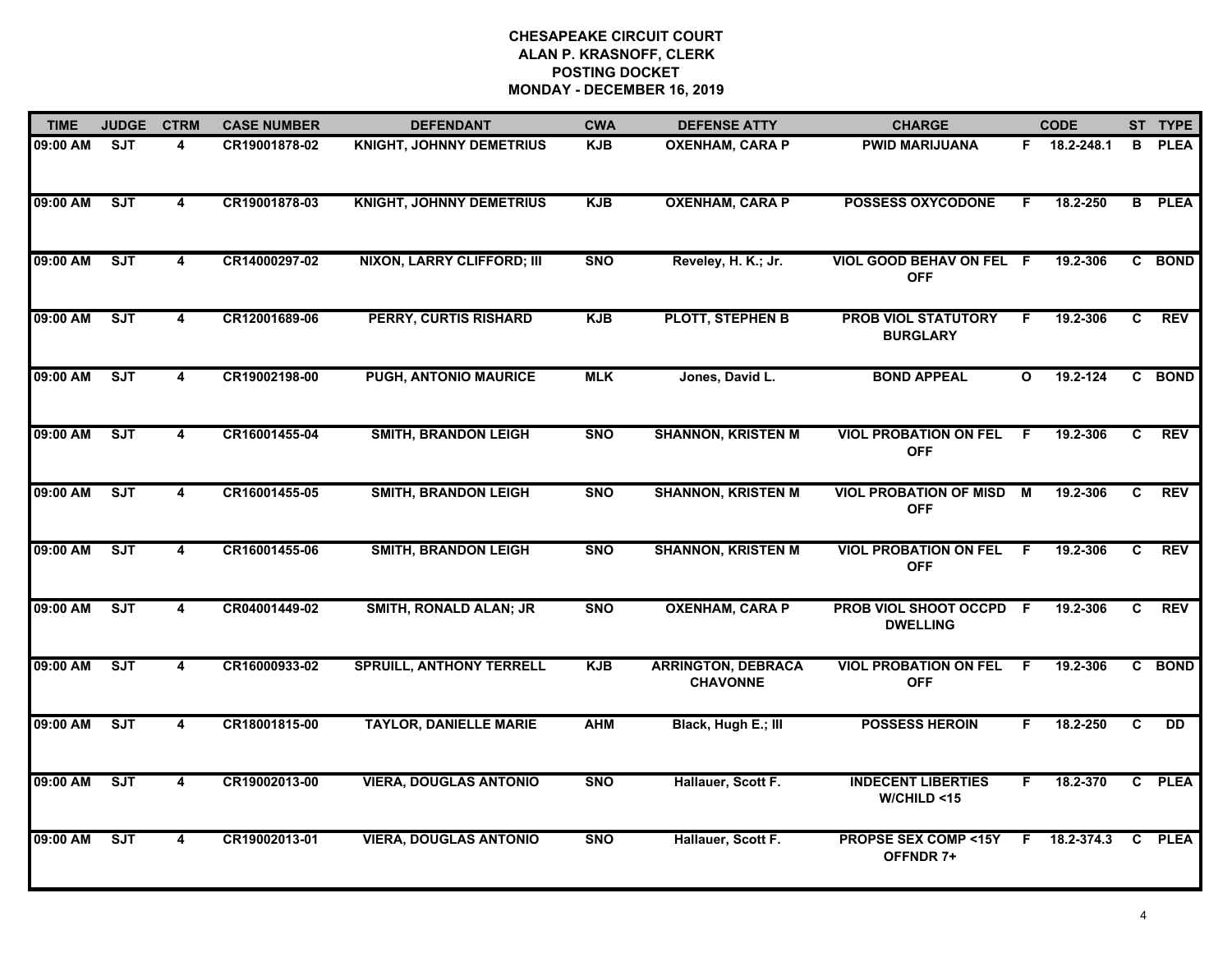| <b>TIME</b>  | <b>JUDGE</b> | <b>CTRM</b>             | <b>CASE NUMBER</b> | <b>DEFENDANT</b>                    | <b>CWA</b> | <b>DEFENSE ATTY</b>       | <b>CHARGE</b>                                              |                | <b>CODE</b>           |                | ST TYPE       |
|--------------|--------------|-------------------------|--------------------|-------------------------------------|------------|---------------------------|------------------------------------------------------------|----------------|-----------------------|----------------|---------------|
| 09:00 AM     | <b>SJT</b>   | 4                       | CR19002013-02      | <b>VIERA, DOUGLAS ANTONIO</b>       | <b>SNO</b> | Hallauer, Scott F.        | <b>CHILD PORNOGRAPHY:</b><br><b>POSSESS</b>                |                | F 18.2-374.1:1        | C.             | <b>PLEA</b>   |
| 09:00 AM     | SJT          | 4                       | CR19002013-03      | <b>VIERA, DOUGLAS ANTONIO</b>       | <b>SNO</b> | Hallauer, Scott F.        | POSSESS CHILD PORN, 2+ F 18.2-374.1:1 C PLEA<br><b>OFF</b> |                |                       |                |               |
| 09:00 AM     | ST           | 4                       | CR19002013-04      | <b>VIERA, DOUGLAS ANTONIO</b>       | <b>SNO</b> | Hallauer, Scott F.        | POSSESS CHILD PORN, 2+<br><b>OFF</b>                       |                | F 18.2-374.1:1 C PLEA |                |               |
| 09:00 AM     | <b>SJT</b>   | 4                       | CR14002534-08      | <b>WORTHINGTON, CHRISTINA MARIE</b> | <b>SNO</b> | <b>OXENHAM, CARA P</b>    | <b>VIOL PROBATION ON FEL</b><br><b>OFF</b>                 | F.             | 19.2-306              | C.             | <b>REV</b>    |
| 09:00 AM     | <b>SJT</b>   | $\overline{\mathbf{4}}$ | CR14002534-09      | <b>WORTHINGTON, CHRISTINA MARIE</b> | <b>SNO</b> | <b>OXENHAM, CARA P</b>    | <b>VIOL PROBATION ON FEL</b><br><b>OFF</b>                 | - F            | 19.2-306              | C              | <b>REV</b>    |
| 09:00 AM RDS |              | 5                       | CR19001830-00      | <b>ALLEN, ANTONIO MAURICE</b>       | <b>AEP</b> | <b>LABOUNTY, OKSANA</b>   | HABIT OFF DRIVE W/O LIC F<br>2+OFF                         |                | 46.2-357              |                | <b>B</b> TRYL |
| 09:00 AM     | <b>RDS</b>   | 5                       | CR18001832-07      | <b>BORG, CAITLIN ASHLEY</b>         | <b>DAW</b> | <b>SHANNON, KRISTEN M</b> | <b>VIOL PROBATION ON FEL</b><br><b>OFF</b>                 | - F            | 19.2-306              | C              | <b>REV</b>    |
| 09:00 AM     | <b>RDS</b>   | $5\overline{5}$         | CR18001832-08      | <b>BORG, CAITLIN ASHLEY</b>         | <b>DAW</b> | <b>SHANNON, KRISTEN M</b> | <b>VIOL PROBATION OF MISD</b><br><b>OFF</b>                | $\overline{M}$ | 19.2-306              | $\overline{c}$ | <b>REV</b>    |
| 09:00 AM     | <b>RDS</b>   | 5                       | CR18001832-09      | <b>BORG, CAITLIN ASHLEY</b>         | <b>DAW</b> | <b>SHANNON, KRISTEN M</b> | <b>VIOL PROBATION OF MISD</b><br><b>OFF</b>                | М              | 19.2-306              | C.             | <b>REV</b>    |
| 09:00 AM     | <b>RDS</b>   | 5                       | CR18001832-10      | <b>BORG, CAITLIN ASHLEY</b>         | <b>DAW</b> | <b>SHANNON, KRISTEN M</b> | <b>VIOL PROBATION ON FEL</b><br><b>OFF</b>                 | -F             | 19.2-306              | C              | <b>REV</b>    |
| 09:00 AM RDS |              | 5                       | CR18001832-11      | <b>BORG, CAITLIN ASHLEY</b>         | <b>DAW</b> | <b>SHANNON, KRISTEN M</b> | <b>VIOL PROBATION OF MISD M</b><br><b>OFF</b>              |                | 19.2-306              | C.             | <b>REV</b>    |
| 09:00 AM     | <b>RDS</b>   | 5                       | CR18001832-12      | <b>BORG, CAITLIN ASHLEY</b>         | <b>DAW</b> | <b>SHANNON, KRISTEN M</b> | <b>VIOL PROBATION OF MISD M</b><br><b>OFF</b>              |                | 19.2-306              | C.             | <b>REV</b>    |
| 09:00 AM     | <b>RDS</b>   | $5\overline{5}$         | CR19001910-00      | <b>BOYD, DAVID JOHN; JR</b>         | <b>KAM</b> | Ortiz, Kathleen A.        | <b>FLSE STMT ON CRIM HIST</b><br><b>CONSENT</b>            |                | F 18.2-308.2:2 B      |                | <b>PLEA</b>   |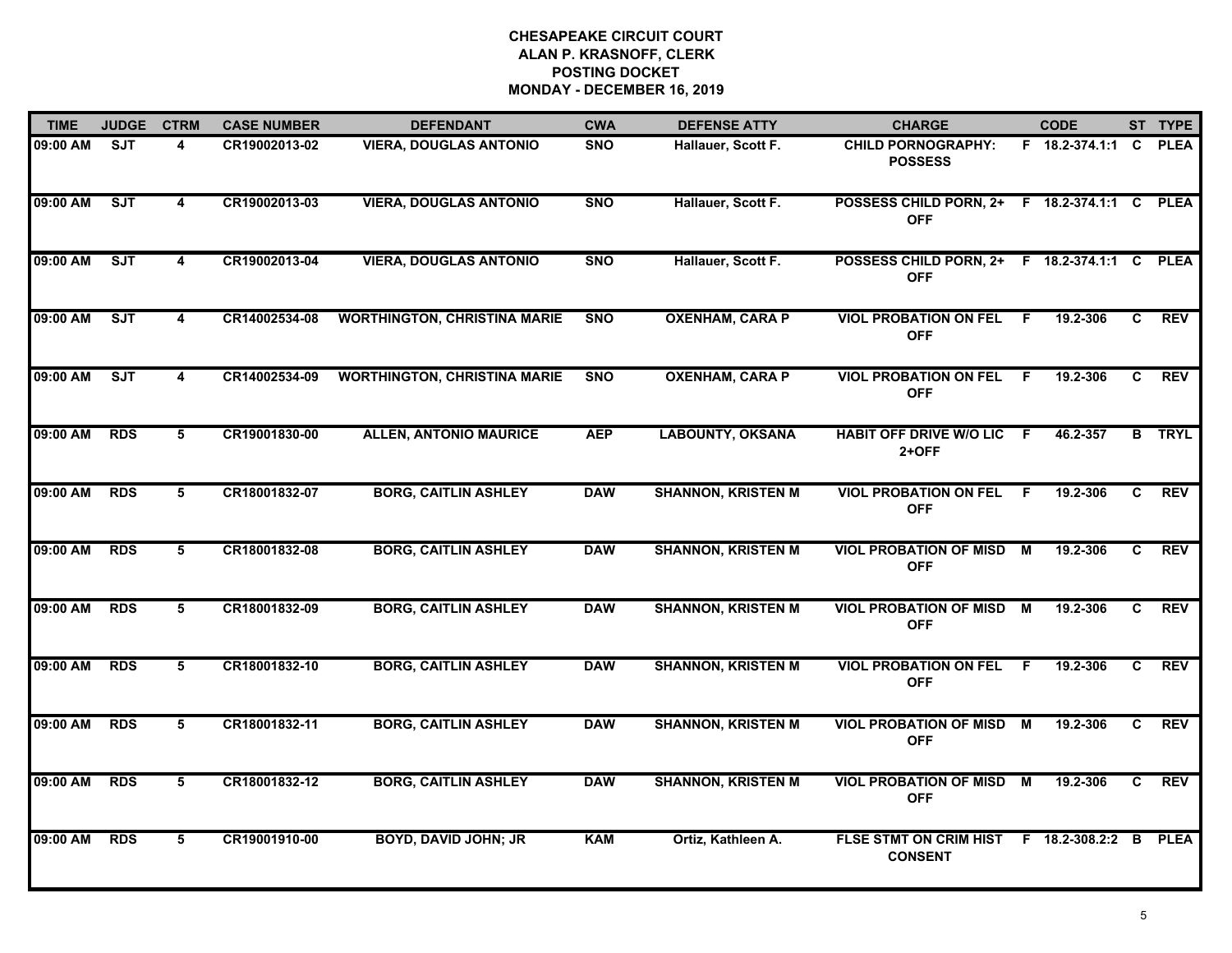| <b>TIME</b> | <b>JUDGE</b> | <b>CTRM</b> | <b>CASE NUMBER</b> | <b>DEFENDANT</b>               | <b>CWA</b> | <b>DEFENSE ATTY</b>           | <b>CHARGE</b>                                           |     | <b>CODE</b> |   | ST TYPE       |
|-------------|--------------|-------------|--------------------|--------------------------------|------------|-------------------------------|---------------------------------------------------------|-----|-------------|---|---------------|
| 09:00 AM    | <b>RDS</b>   | 5           | CR19001910-01      | <b>BOYD, DAVID JOHN; JR</b>    | <b>KAM</b> | Ortiz, Kathleen A.            | PERS SUBJ PROTECT ORDR M 18.2-308.1:4<br><b>BUY GUN</b> |     |             | В | <b>PLEA</b>   |
| 09:00 AM    | <b>RDS</b>   | 5           | CR14000790-03      | <b>BOYD, SEAN ALAN</b>         | <b>SNO</b> | <b>SHANNON, KRISTEN M</b>     | <b>PROB VIOL CC THEFT</b>                               | F.  | 19.2-306    | C | <b>REV</b>    |
| 09:00 AM    | <b>RDS</b>   | 5           | CR19001295-00      | <b>BURLEY, DONTE JAVON</b>     | <b>JAF</b> | <b>CROOK, HEATHER BUYRN</b>   | <b>GRAND LARCENY: &gt;=\$500</b>                        | - F | 18.2-95     |   | <b>B</b> TRYL |
| 09:00 AM    | <b>RDS</b>   | 5           | CR19001572-00      | <b>HALE, AARON JAMAL</b>       | <b>AJS</b> | <b>RINGLER-LANTZY, THOMAS</b> | <b>FELON POSS WPN/AMMO</b><br>(NOT GUN)                 | F.  | 18.2-308.2  |   | <b>C</b> TRYL |
| 09:00 AM    | <b>RDS</b>   | 5           | CR19001572-01      | <b>HALE, AARON JAMAL</b>       | <b>AJS</b> | <b>RINGLER-LANTZY, THOMAS</b> | POSSESS MARIJUANA, 1ST M<br><b>OFF</b>                  |     | 18.2-250.1  |   | C TRYL        |
| 09:00 AM    | <b>RDS</b>   | 5           | CR14001544-02      | <b>JACKSON, MICHELE EVONNE</b> | <b>KAM</b> | <b>TAYLOR, FRED</b>           | <b>VIOL PROBATION ON FEL F</b><br><b>OFF</b>            |     | 19.2-306    | C | <b>REV</b>    |
| 09:00 AM    | <b>RDS</b>   | 5           | CR13001961-05      | <b>JOSEY, SAMUEL LEE</b>       | <b>AJS</b> | Black, Hugh E.; III           | <b>PROB VIOL (GRAND</b><br><b>LARCENY)</b>              | F.  | 19.2-306    | C | <b>REV</b>    |
| 09:00 AM    | <b>RDS</b>   | 5           | CR13001961-06      | <b>JOSEY, SAMUEL LEE</b>       | <b>AJS</b> | Black, Hugh E.; III           | PROB VIOL (OBT MON-FAL F<br>PRET)                       |     | 19.2-306    | C | <b>REV</b>    |
| 09:00 AM    | <b>RDS</b>   | 5           | CR19000103-01      | <b>KESSLER, BRETT ALAN</b>     | <b>AJS</b> | <b>SWEENEY, B COLIN</b>       | <b>VIOL PROBATION ON FEL</b><br><b>OFF</b>              | -F  | 19.2-306    | C | <b>REV</b>    |
| 09:00 AM    | <b>RDS</b>   | 5           | CR19001674-00      | <b>KESSLER, BRETT ALAN</b>     | <b>AJS</b> | <b>FLANDERS, JOSHUA B</b>     | <b>POSSESS</b><br><b>METHAMPHETAMINE</b>                | F.  | 18.2-250    |   | C PLEA        |
| 09:00 AM    | <b>RDS</b>   | 5           | CR19001674-01      | <b>KESSLER, BRETT ALAN</b>     | <b>AJS</b> | <b>FLANDERS, JOSHUA B</b>     | <b>OBSTRUCT/RESIST W/O</b><br><b>FORCE</b>              | М   | 18.2-460    |   | C PLEA        |
| 09:00 AM    | <b>RDS</b>   | 5           | CR19001674-02      | <b>KESSLER, BRETT ALAN</b>     | <b>AJS</b> | <b>FLANDERS, JOSHUA B</b>     | <b>ENTER/SET IN MOTION A</b><br><b>VEHICLE</b>          | М   | 18.2-147    |   | C PLEA        |
| 09:00 AM    | <b>RDS</b>   | 5           | CR18000126-01      | <b>MCKELVIN, KIMBERLY ANN</b>  | <b>JAF</b> | Moyer, David H.               | PROB VIOL P LARC 3RD OR F<br><b>SUB</b>                 |     | 19.2-306    | в | <b>REV</b>    |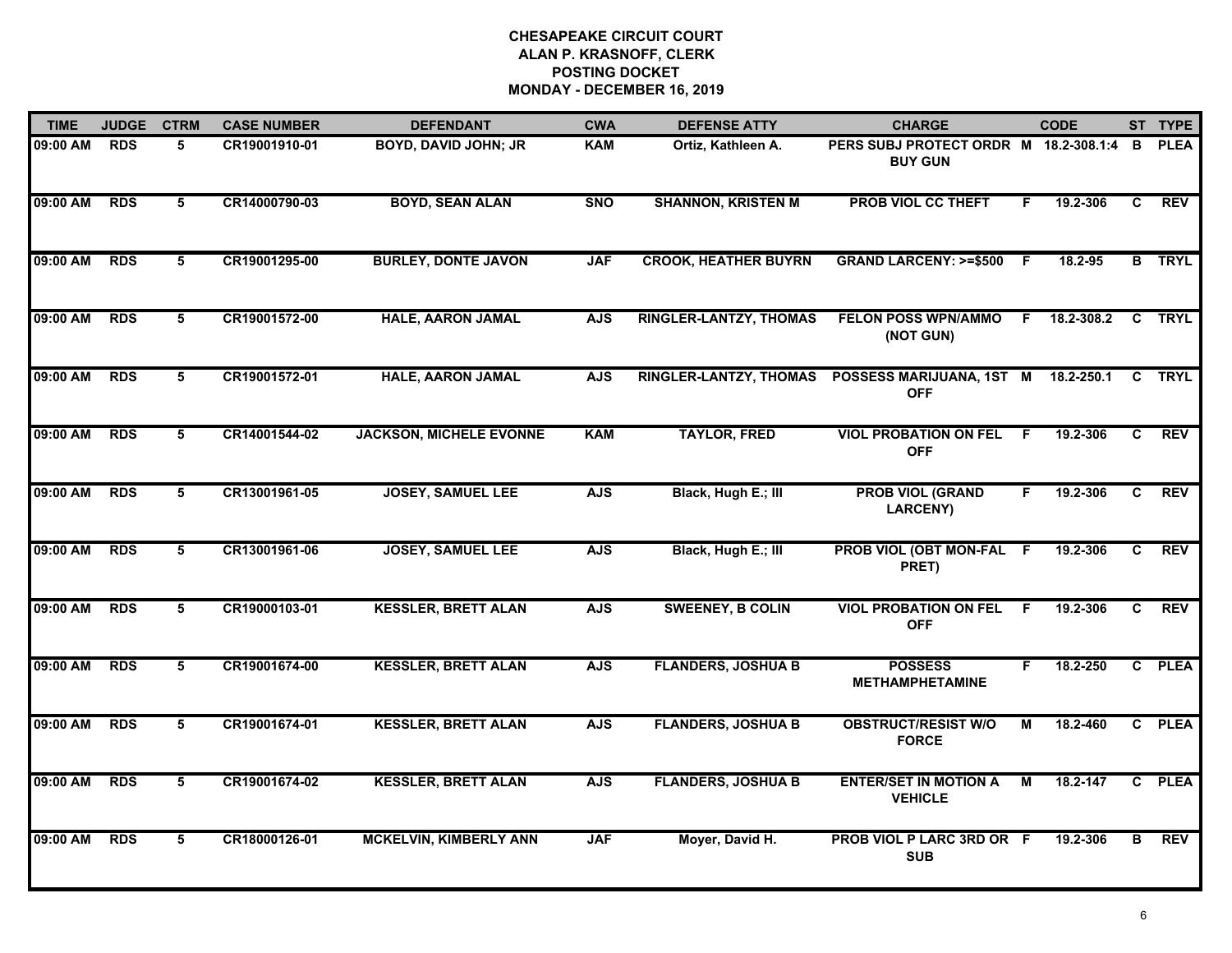| 09:00 AM | <b>RDS</b> |                |               |                               |            |                         |                                                  |    |            |                |               |
|----------|------------|----------------|---------------|-------------------------------|------------|-------------------------|--------------------------------------------------|----|------------|----------------|---------------|
|          |            | 5              | CR18000126-01 | <b>MCKELVIN, KIMBERLY ANN</b> | <b>JAF</b> | Moyer, David H.         | PROB VIOL P LARC 3RD OR F<br><b>SUB</b>          |    | 19.2-306   | В              | <b>WC</b>     |
| 09:00 AM | <b>RDS</b> | 5              | CR19001070-00 | <b>MCKELVIN, KIMBERLY ANN</b> | <b>JAF</b> | Gilchrist, Kurt A.      | <b>SHOPLFT: ALTER PRICE</b><br>$<$ \$500 $(3+)$  | F  | 18.2-103   |                | <b>B</b> SENR |
| 09:00 AM | <b>RDS</b> | 5              | CR19002112-00 | <b>PERKINS, MARY JUNE</b>     | <b>AJS</b> | <b>LABOUNTY, OKSANA</b> | <b>POSSESS HEROIN</b>                            | F. | 18.2-250   |                | C BOND        |
| 09:00 AM | <b>RDS</b> | 5              | CR19000829-00 | <b>ROARK, KIMBERLY JEAN</b>   | <b>DAW</b> | <b>MUSSONI, ERIK</b>    | <b>EMBEZZLEMENT</b>                              | F. | 18.2-111   |                | <b>B</b> SENR |
| 09:00 AM | <b>RDS</b> | 5              | CR19000829-01 | <b>ROARK, KIMBERLY JEAN</b>   | <b>DAW</b> | <b>MUSSONI, ERIK</b>    | <b>EMBEZZLEMENT</b>                              | F. | 18.2-111   |                | <b>B</b> SENR |
| 09:00 AM | <b>RDS</b> | 5              | CR19000829-02 | <b>ROARK, KIMBERLY JEAN</b>   | <b>DAW</b> | <b>MUSSONI, ERIK</b>    | <b>EMBEZZLEMENT</b>                              | F. | 18.2-111   |                | <b>B</b> SENR |
| 09:00 AM | <b>RDS</b> | $\overline{5}$ | CR19000829-03 | <b>ROARK, KIMBERLY JEAN</b>   | <b>DAW</b> | <b>MUSSONI, ERIK</b>    | <b>EMBEZZLEMENT</b>                              | F. | 18.2-111   |                | <b>B</b> SENR |
| 09:00 AM | <b>RDS</b> | 5              | CR19000829-04 | <b>ROARK, KIMBERLY JEAN</b>   | <b>DAW</b> | <b>MUSSONI, ERIK</b>    | <b>EMBEZZLEMENT</b>                              | F. | 18.2-111   |                | <b>B</b> SENR |
| 09:00 AM | <b>RDS</b> | 5              | CR19001096-00 | ROBERTS, JASON ALLAN JAMAL    | <b>JAF</b> | <b>SWEENEY, B COLIN</b> | HIT & RUN >\$1000 DAMAGE F                       |    | C.46.2-894 | B              | <b>SENR</b>   |
| 09:00 AM | <b>RDS</b> | 5              | CR19001096-01 | ROBERTS, JASON ALLAN JAMAL    | <b>JAF</b> | <b>SWEENEY, B COLIN</b> | <b>DRIVE W/ REVOKE OL, DWI</b><br><b>RELATED</b> | M  | 18.2-272   |                | <b>B</b> SENR |
| 09:00 AM | <b>RDS</b> | 5              | CR05000802-01 | <b>RUMSEY, JASON BRYANT</b>   | <b>KAM</b> | Black, Hugh E.; III     | <b>PROB VIOL P. LARC 3RD</b><br><b>OFF</b>       | F. | 19.2-306   | $\overline{c}$ | <b>REV</b>    |
| 09:00 AM | <b>RDS</b> | 5              | CR05000803-01 | <b>RUMSEY, JASON BRYANT</b>   | <b>KAM</b> | Black, Hugh E.; III     | PROB VIOL P LARC 3RD OFF F                       |    | 19.2-306   | C              | <b>REV</b>    |
| 09:00 AM | <b>RDS</b> | 5              | CR93A01422-03 | <b>RUMSEY, JASON BRYANT</b>   | <b>KAM</b> | Black, Hugh E.; III     | PROB VIOL ROBBERY                                |    | 19.2-306   | C              | <b>REV</b>    |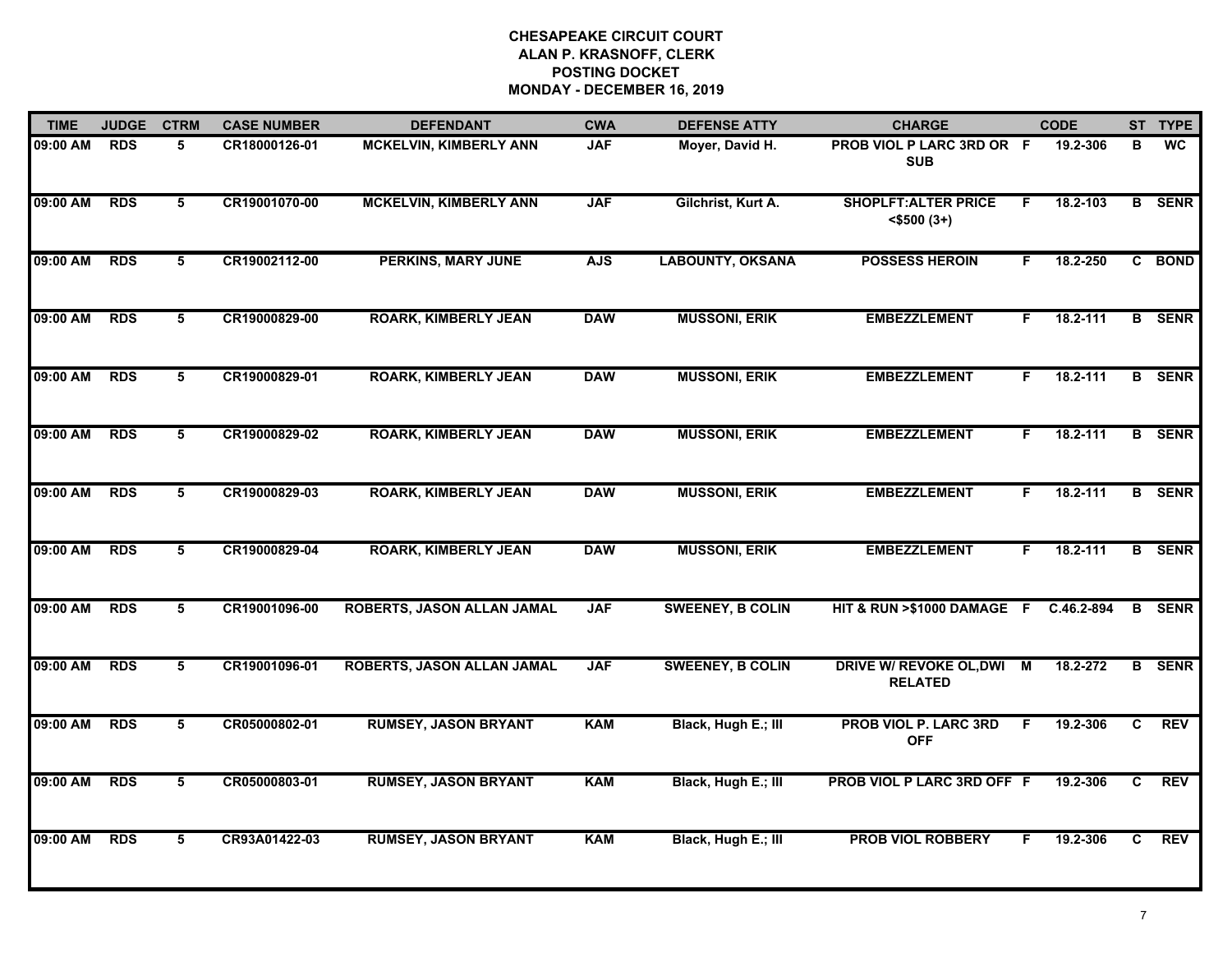| <b>TIME</b> | <b>JUDGE</b> | <b>CTRM</b>     | <b>CASE NUMBER</b> | <b>DEFENDANT</b>                       | <b>CWA</b> | <b>DEFENSE ATTY</b>                          | <b>CHARGE</b>                                       |              | <b>CODE</b>     |              | ST TYPE       |
|-------------|--------------|-----------------|--------------------|----------------------------------------|------------|----------------------------------------------|-----------------------------------------------------|--------------|-----------------|--------------|---------------|
| 09:00 AM    | <b>RDS</b>   | 5               | CR93A01424-03      | <b>RUMSEY, JASON BRYANT</b>            | <b>KAM</b> | Black, Hugh E.; III                          | <b>PROB VIOL ROBBERY</b>                            | F.           | 19.2-306        | C.           | <b>REV</b>    |
| 09:00 AM    | <b>RDS</b>   | 5               | CR19002086-00      | <b>SEARS, REGINALD CURTIS</b>          | <b>DAW</b> | <b>Mason, Sharon Butler</b>                  | <b>STATUTORY BURGLARY</b>                           | F.           | 18.2-91         | $\mathbf{c}$ | <b>PLEA</b>   |
| 09:00 AM    | <b>RDS</b>   | 5               | CR19002086-01      | <b>SEARS, REGINALD CURTIS</b>          | <b>DAW</b> | <b>Mason, Sharon Butler</b>                  | <b>PETIT LARCENY 3RD+ OFF</b>                       | -F           | 18.2-96         |              | C PLEA        |
| 09:00 AM    | <b>RDS</b>   | 5               | CR19002086-02      | <b>SEARS, REGINALD CURTIS</b>          | <b>DAW</b> | <b>Mason, Sharon Butler</b>                  | <b>DESTRUCT PROP W/INTENT M</b><br>$<$ \$1000       |              | 18.2-137        | C.           | <b>PLEA</b>   |
| 09:00 AM    | <b>RDS</b>   | 5               | CR19001908-00      | <b>SHAMBAUGH, THOMAS D</b>             | <b>KAM</b> | Winn, A. Robinson                            | <b>VIOL SEX OFFNDR FAIL TO F</b><br><b>REGIST</b>   |              | 18.2-472.1      | C            | <b>PLEA</b>   |
| 09:00 AM    | <b>RDS</b>   | 5               | CR09001202-01      | <b>STEVENS, CRYSTAL DANIELLE</b>       | <b>AJS</b> | <b>ARRINGTON, DEBRACA</b><br><b>CHAVONNE</b> | <b>VIOL PROBATION ON FEL</b><br><b>OFF</b>          | - F          | 19.2-306        |              | C BOND        |
| 09:00 AM    | <b>RDS</b>   | $5\overline{5}$ | CR11001414-06      | <b>TURNER, JOY ELISABETH</b>           | <b>DAW</b> | <b>BARLOW, JASON A</b>                       | <b>VIOL PROBATION ON FEL</b><br><b>OFF</b>          | - F          | 19.2-306        | C            | REV           |
| 09:00 AM    | <b>RDS</b>   | 5               | CR19001348-00      | <b>WATKINS, CLARENCE</b>               | <b>KAM</b> | <b>HOLDER, WILLIAM JOSHUA</b>                | <b>POSSESS COCAINE</b>                              | F.           | 18.2-250        |              | C TRYL        |
| 09:00 AM    | <b>RDS</b>   | 5               | CR19001348-01      | <b>WATKINS, CLARENCE</b>               | <b>KAM</b> | <b>HOLDER, WILLIAM JOSHUA</b>                | <b>FAIL TO APPEAR; TRIAL</b>                        |              | $M$ 18.2-456(6) | C            | <b>TRYL</b>   |
| 09:00 AM    | <b>RDS</b>   | 5               | CR19001656-00      | <b>WATKINS, CLARENCE</b>               | <b>KAM</b> | <b>HOLDER, WILLIAM JOSHUA</b>                | <b>FAIL TO APPEAR, FELONY</b><br><b>OFFENSE</b>     | -F           | 19.2-128        | $\mathbf{c}$ | <b>TRYL</b>   |
| 09:00 AM    | <b>RDS</b>   | 5               | CR19002187-00      | <b>WILSON, DERRICK DION</b>            | <b>JAF</b> | <b>CROOK, HEATHER BUYRN</b>                  | <b>BOND APPEAL</b>                                  | $\mathbf{o}$ | 19.2-124        |              | C BOND        |
| 09:00 AM    | <b>RDS</b>   | 5               | CR19001662-00      | YARBOROUGH, ANTHONY<br><b>DONNELLA</b> | <b>AJS</b> | Byrum, Robert G.                             | LIC REVOKED H.O.                                    | F.           | B.46.2-357      | B            | <b>TRYL</b>   |
| 09:30 AM    | <b>RDS</b>   | $\overline{2}$  | CR19001618-00      | <b>AYERS, LISA MARIE</b>               | <b>WHC</b> |                                              | <b>OBTAIN MONEY FALSE</b><br><b>PRET &gt;=\$200</b> | F.           | 18.2-178        |              | <b>B</b> ADAT |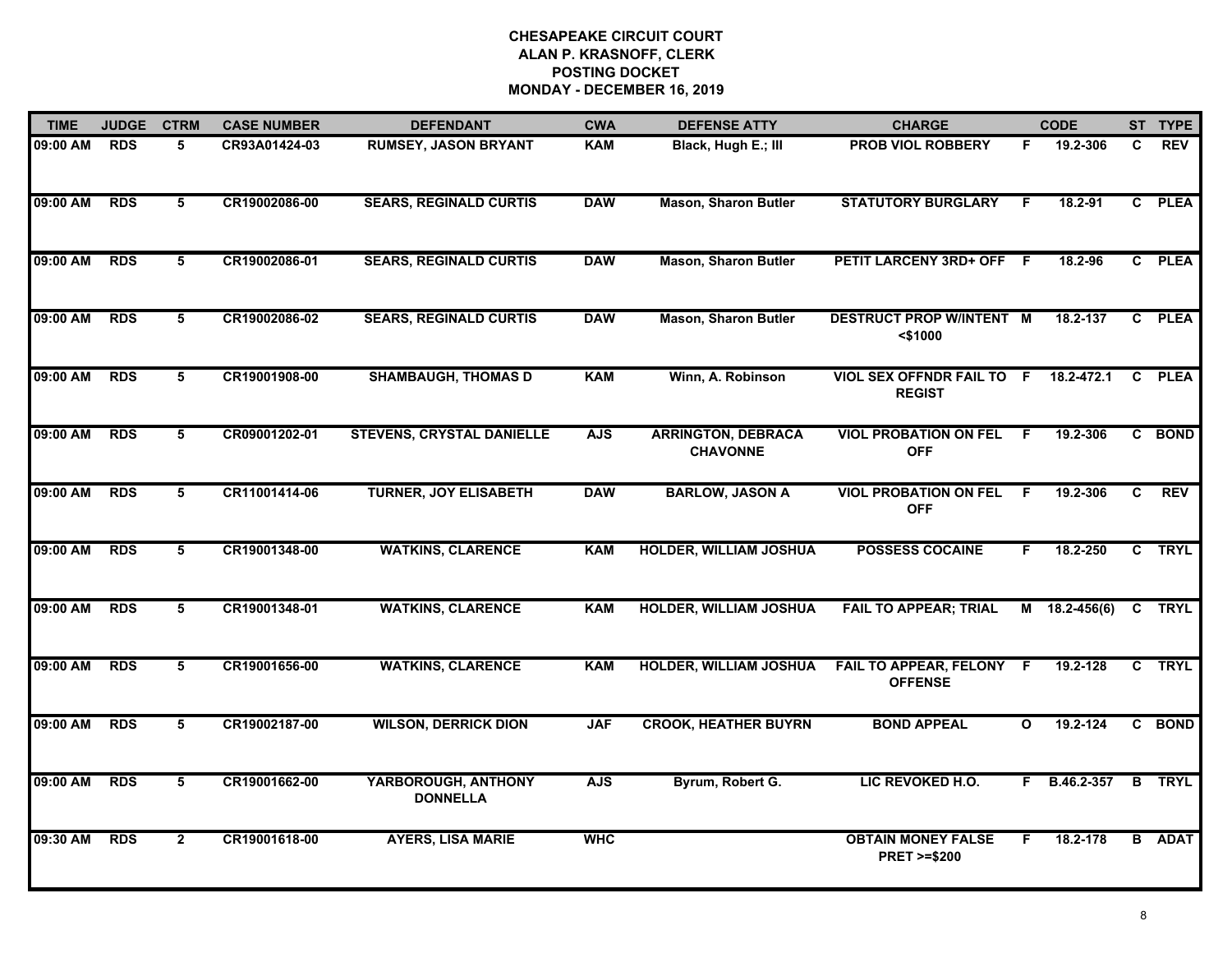| <b>TIME</b>  | <b>JUDGE</b> | <b>CTRM</b>    | <b>CASE NUMBER</b> | <b>DEFENDANT</b>                   | <b>CWA</b> | <b>DEFENSE ATTY</b>  | <b>CHARGE</b>                                             |    | <b>CODE</b>     |              | ST TYPE       |
|--------------|--------------|----------------|--------------------|------------------------------------|------------|----------------------|-----------------------------------------------------------|----|-----------------|--------------|---------------|
| 09:30 AM     | <b>RDS</b>   | $\mathbf{2}$   | CR19001618-01      | <b>AYERS, LISA MARIE</b>           | <b>WHC</b> |                      | <b>OBTAIN MONEY FALSE</b><br><b>PRET &gt;=\$200</b>       | F. | 18.2-178        |              | <b>B</b> ADAT |
| 09:30 AM RDS |              | $\overline{2}$ | CR15001976-04      | <b>COMPTON, ROBERT WAYNE; III</b>  |            |                      | <b>VIOL PROBATION ON FEL F</b><br><b>OFF</b>              |    | 19.2-306        |              | C ADAT        |
| 09:30 AM     | <b>RDS</b>   | $\overline{2}$ | CR14002147-01      | <b>COURT, SEAN RICHARD</b>         |            |                      | <b>VIOL PROBATION ON FEL F</b><br><b>OFF</b>              |    | 19.2-306        |              | C ADAT        |
| 09:30 AM     | <b>RDS</b>   | $\mathbf{2}$   | CR19001824-00      | <b>DOBSON, RAPHAEL OMAR</b>        | <b>AEP</b> |                      | FLSE STMT ON CRIM HIST F 18.2-308.2:2 B<br><b>CONSENT</b> |    |                 |              | ADAT          |
| 09:30 AM     | <b>RDS</b>   | $\overline{2}$ | CR19001954-00      | <b>FIELDS, JUSTIN CRAIG</b>        | <b>BW</b>  |                      | <b>ELUDING POLICE -</b><br><b>ENDANGER</b>                |    | $F$ 46.2-817(B) | $\mathbf{B}$ | <b>ADAT</b>   |
| 09:30 AM     | <b>RDS</b>   | $\mathbf{2}$   | CR19001954-01      | <b>FIELDS, JUSTIN CRAIG</b>        | <b>BW</b>  |                      | RECK DR: SPEEDING, OVER M A.46.2-862<br>80MPH             |    |                 | B            | ADAT          |
| 09:30 AM     | <b>RDS</b>   | $\overline{2}$ | CR19001954-02      | <b>FIELDS, JUSTIN CRAIG</b>        | <b>BW</b>  |                      | <b>DRIV UNDER</b><br><b>REVO/SUSPENSION</b>               | М  | B.46.2-301      |              | S ADAT        |
| 09:30 AM     | <b>RDS</b>   | $\overline{2}$ | CR19002100-00      | <b>HOWARD, KIMBERLY ANDREA</b>     | <b>KAM</b> |                      | <b>FTA- COMMONWEALTH</b><br><b>WITNESS</b>                |    | $M$ 18.2-456(6) |              | S ADAT        |
| 09:30 AM     | <b>RDS</b>   | $\mathbf{2}$   | CR19000677-00      | PRICE, CHARLES ALEXANDER           | <b>DJH</b> | <b>BARLOW, JASON</b> | <b>MALICIOUS WOUNDING</b>                                 | F. | 18.2-51         | C            | AC .          |
| 09:30 AM     | <b>RDS</b>   | $\overline{2}$ | CR19000677-02      | PRICE, CHARLES ALEXANDER           | <b>DJH</b> | <b>BARLOW, JASON</b> | <b>USE FIREARM IN FELONY</b><br><b>1ST OFF</b>            | F. | 18.2-53.1       | C            | <b>AC</b>     |
| 09:30 AM     | <b>RDS</b>   | $\overline{2}$ | CR19002101-00      | <b>THOMPSON, ALEXIS JACQUELINE</b> | <b>KAM</b> |                      | FTA-COMMONWEALTH<br><b>WITNESS</b>                        | М  | 18.2-456        |              | S ADAT        |
| 09:30 AM     | <b>RDS</b>   | $\overline{2}$ | CR16000551-03      | <b>WATSON, KASHUN KIRE</b>         |            |                      | <b>NOT PAY ORDERED FINE;</b><br><b>CONTEMPT</b>           | M  | 19.2-358        |              | <b>ADAT</b>   |
| 09:30 AM     | <b>RDS</b>   | $\mathbf{2}$   | CR16000551-04      | <b>WATSON, KASHUN KIRE</b>         |            |                      | <b>NOT PAY ORDERED FINE;</b><br><b>CONTEMPT</b>           | М  | 19.2-358        |              | <b>ADAT</b>   |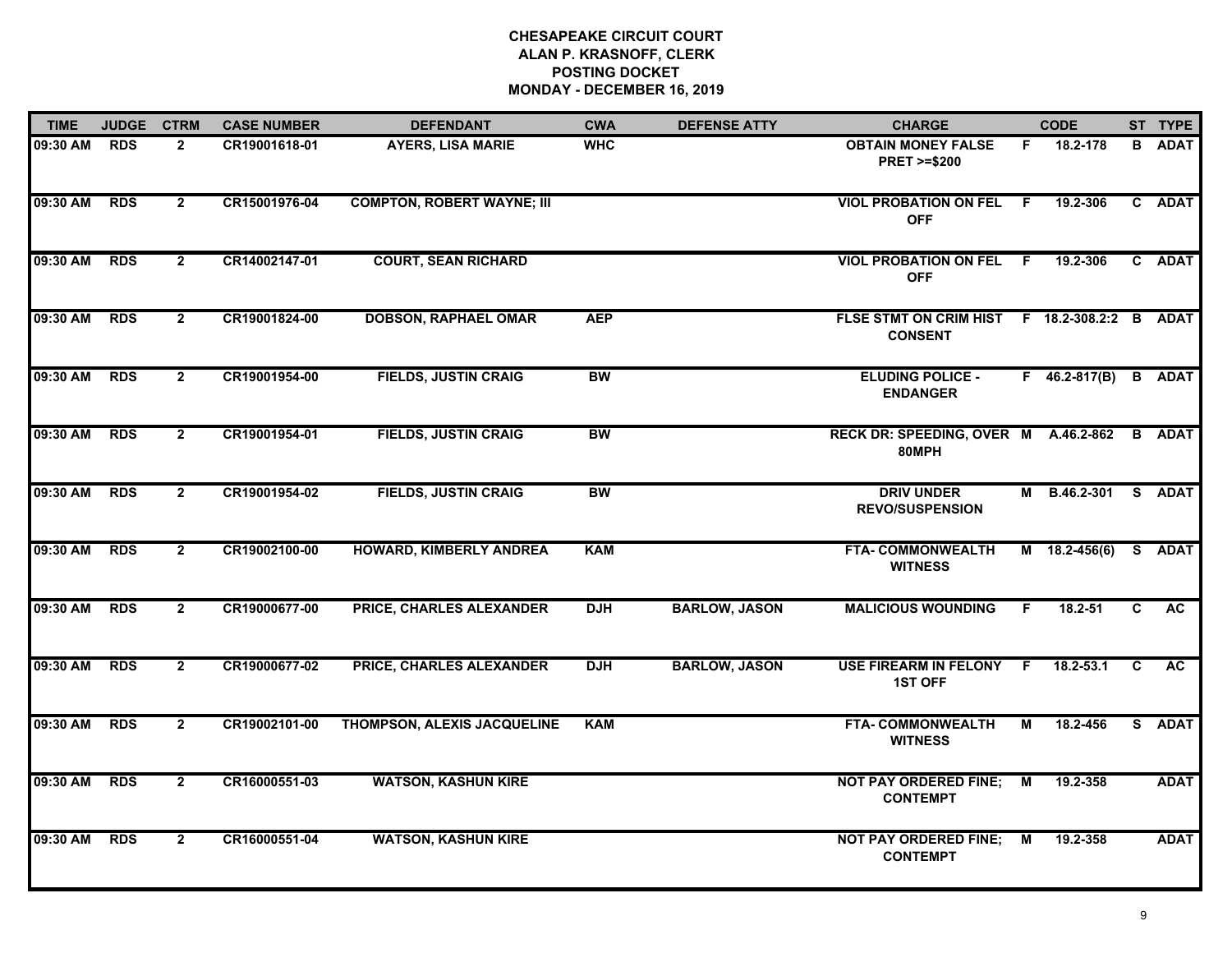| <b>TIME</b>      | <b>JUDGE</b> | <b>CTRM</b> | <b>CASE NUMBER</b> | <b>DEFENDANT</b>                    | <b>CWA</b> | <b>DEFENSE ATTY</b>           | <b>CHARGE</b>                                |   | <b>CODE</b> | ST TYPE     |
|------------------|--------------|-------------|--------------------|-------------------------------------|------------|-------------------------------|----------------------------------------------|---|-------------|-------------|
| <b>109:30 AM</b> | <b>RDS</b>   |             | CR18000877-00      | <b>WILLIAMS, ERIC CORNELIUS; JR</b> | AHM        | <b>HOLDER, WILLIAM JOSHUA</b> | <b>GRAND LARCENY: AUTO</b><br><b>THEFT</b>   |   | 18.2-95     | <b>ADAT</b> |
| <b>09:30 AM</b>  | <b>RDS</b>   |             | CR18000877-21      | <b>WILLIAMS, ERIC CORNELIUS; JR</b> |            |                               | <b>DISOBEY JUDGEMENT:</b><br><b>CONTEMPT</b> | M | 18.2-456    | <b>ADAT</b> |